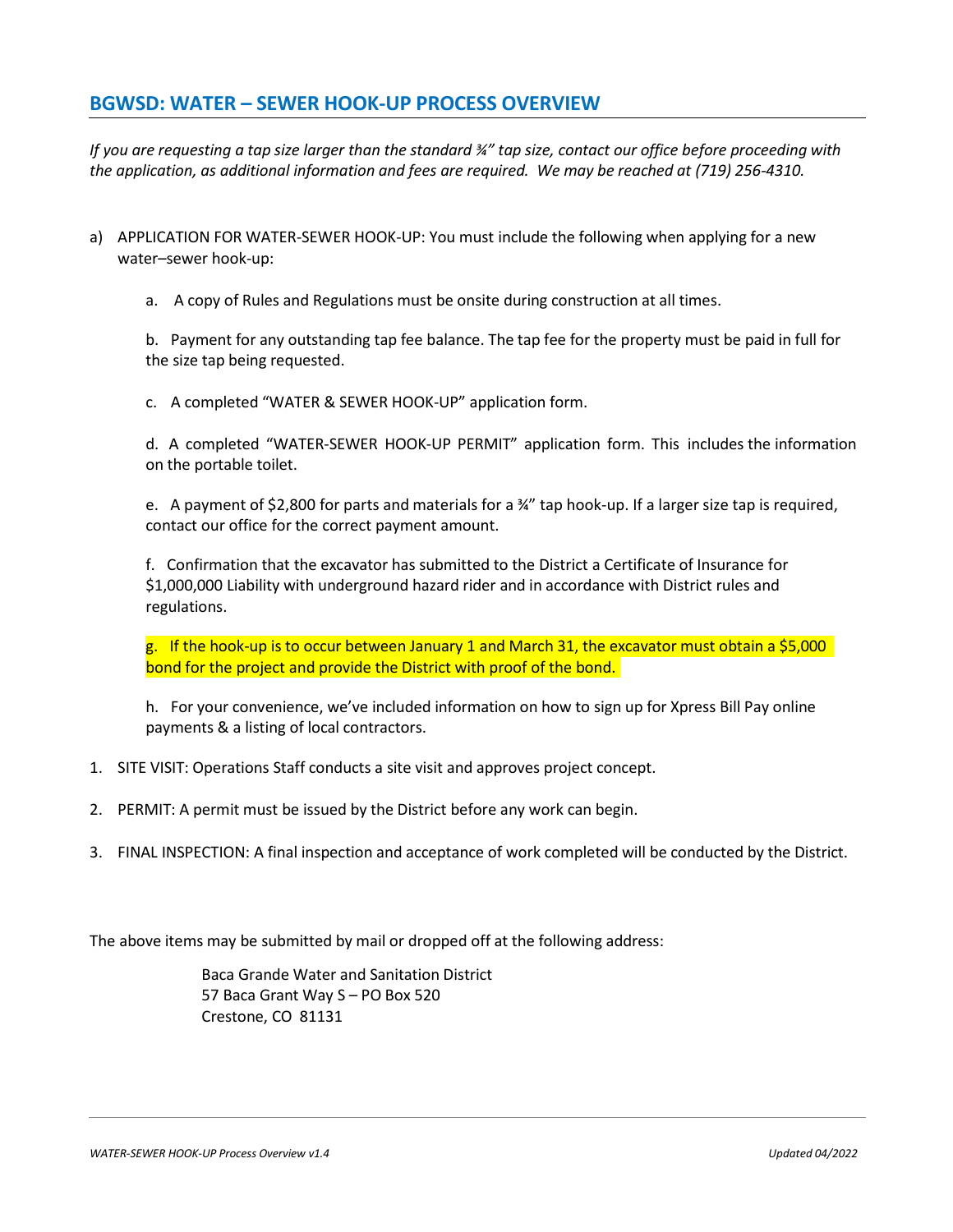

## **WATER AND SEWER HOOK-UP APPLICATION FORM**

This application is a request to connect to the Baca Grande Water and Sanitation District ("District") water and sewer system. All connections must be made in accordance with the District's rules and regulations as may be amended from time to time. Failure to comply with the District's rules and regulations is subject to penalties and fines.

*All fees are subject to the District's current fee schedule.*

| <b>Property Owner Information</b>                                                                                                                                            |                                                                                                                                                                                                                                                                                                                                                                                                                                                                                                                                                                                                                                                                                                                                                                                                                                                                                                                                                                                                                                                                                                                                                                                                                                                                                                                         |                 |
|------------------------------------------------------------------------------------------------------------------------------------------------------------------------------|-------------------------------------------------------------------------------------------------------------------------------------------------------------------------------------------------------------------------------------------------------------------------------------------------------------------------------------------------------------------------------------------------------------------------------------------------------------------------------------------------------------------------------------------------------------------------------------------------------------------------------------------------------------------------------------------------------------------------------------------------------------------------------------------------------------------------------------------------------------------------------------------------------------------------------------------------------------------------------------------------------------------------------------------------------------------------------------------------------------------------------------------------------------------------------------------------------------------------------------------------------------------------------------------------------------------------|-----------------|
| Name:                                                                                                                                                                        |                                                                                                                                                                                                                                                                                                                                                                                                                                                                                                                                                                                                                                                                                                                                                                                                                                                                                                                                                                                                                                                                                                                                                                                                                                                                                                                         | Phone:          |
| Unit:                                                                                                                                                                        |                                                                                                                                                                                                                                                                                                                                                                                                                                                                                                                                                                                                                                                                                                                                                                                                                                                                                                                                                                                                                                                                                                                                                                                                                                                                                                                         | Lot #:          |
| <b>Platted Street:</b>                                                                                                                                                       |                                                                                                                                                                                                                                                                                                                                                                                                                                                                                                                                                                                                                                                                                                                                                                                                                                                                                                                                                                                                                                                                                                                                                                                                                                                                                                                         |                 |
| Mailing Address:                                                                                                                                                             |                                                                                                                                                                                                                                                                                                                                                                                                                                                                                                                                                                                                                                                                                                                                                                                                                                                                                                                                                                                                                                                                                                                                                                                                                                                                                                                         |                 |
| City:                                                                                                                                                                        | State:                                                                                                                                                                                                                                                                                                                                                                                                                                                                                                                                                                                                                                                                                                                                                                                                                                                                                                                                                                                                                                                                                                                                                                                                                                                                                                                  | Zip Code:       |
| <b>Applicant Information</b>                                                                                                                                                 |                                                                                                                                                                                                                                                                                                                                                                                                                                                                                                                                                                                                                                                                                                                                                                                                                                                                                                                                                                                                                                                                                                                                                                                                                                                                                                                         |                 |
| Name:                                                                                                                                                                        |                                                                                                                                                                                                                                                                                                                                                                                                                                                                                                                                                                                                                                                                                                                                                                                                                                                                                                                                                                                                                                                                                                                                                                                                                                                                                                                         | Phone:          |
| Address:                                                                                                                                                                     |                                                                                                                                                                                                                                                                                                                                                                                                                                                                                                                                                                                                                                                                                                                                                                                                                                                                                                                                                                                                                                                                                                                                                                                                                                                                                                                         |                 |
| City:                                                                                                                                                                        | State:                                                                                                                                                                                                                                                                                                                                                                                                                                                                                                                                                                                                                                                                                                                                                                                                                                                                                                                                                                                                                                                                                                                                                                                                                                                                                                                  | Zip Code:       |
| <b>Building Description</b>                                                                                                                                                  |                                                                                                                                                                                                                                                                                                                                                                                                                                                                                                                                                                                                                                                                                                                                                                                                                                                                                                                                                                                                                                                                                                                                                                                                                                                                                                                         |                 |
| Number of Bedrooms:                                                                                                                                                          | Bathrooms:                                                                                                                                                                                                                                                                                                                                                                                                                                                                                                                                                                                                                                                                                                                                                                                                                                                                                                                                                                                                                                                                                                                                                                                                                                                                                                              | Square Footage: |
|                                                                                                                                                                              |                                                                                                                                                                                                                                                                                                                                                                                                                                                                                                                                                                                                                                                                                                                                                                                                                                                                                                                                                                                                                                                                                                                                                                                                                                                                                                                         |                 |
|                                                                                                                                                                              | (Must post Certificate of Insurance for \$1,000,000 Liability with underground hazard rider and in accordance with District rules and regulations)                                                                                                                                                                                                                                                                                                                                                                                                                                                                                                                                                                                                                                                                                                                                                                                                                                                                                                                                                                                                                                                                                                                                                                      |                 |
| <b>Commercial Toilet</b>                                                                                                                                                     |                                                                                                                                                                                                                                                                                                                                                                                                                                                                                                                                                                                                                                                                                                                                                                                                                                                                                                                                                                                                                                                                                                                                                                                                                                                                                                                         |                 |
| Company Delivered From:                                                                                                                                                      |                                                                                                                                                                                                                                                                                                                                                                                                                                                                                                                                                                                                                                                                                                                                                                                                                                                                                                                                                                                                                                                                                                                                                                                                                                                                                                                         | Date Delivered: |
| No construction shall begin without a commercial toilet onsite.                                                                                                              |                                                                                                                                                                                                                                                                                                                                                                                                                                                                                                                                                                                                                                                                                                                                                                                                                                                                                                                                                                                                                                                                                                                                                                                                                                                                                                                         |                 |
| <b>Baca Grande Water and Sanitation District Requirements</b>                                                                                                                |                                                                                                                                                                                                                                                                                                                                                                                                                                                                                                                                                                                                                                                                                                                                                                                                                                                                                                                                                                                                                                                                                                                                                                                                                                                                                                                         |                 |
| <b>Initial ALL:</b><br>Water Meter<br>Meter Box<br>the property and the responsibility of the property owner.<br>perpetual.<br>District, appropriate fines will be assessed. | The following materials will be provided by the District at the Applicant's or Owner's expense. The Applicant or Owner shall pay all<br>applicable fees for materials upon submittal of this Application and prior to the commencement of construction.<br>Pressure Reducing Valve (PRV)<br>MXU-M Radio Touch Pad button<br>If the home is lower than the street: you MUST install a sewer pump $\&$ backflow preventer.<br>All permit fees $\&$ sewer $\&$ water hook-up fees shall be paid at the time of application $\&$ before construction begins.<br>The following requirements are applicable for all water and sewer connections. Initial ALL:<br>Applicant/Owner is responsible for excavation arrangements and costs.<br>Applicant/Owner will install water and sewer service lines to the District's system. All improvements from the tap are<br>Water and sewer lines must be at least ten (10) feet apart both horizontally and vertically.<br>Upon connection, all service charges are due and owing at the then-current rate. The connection to the District system is<br>Note: Permit shall expire 18 months after the date of issuance. Permit fees are not refundable after 18 months.<br>All improvements SHALL BE inspected by the District BEFORE being buried. If inspection is not made by the |                 |
| base rate charge.                                                                                                                                                            | The undersigned Applicant/Owner hereby agrees to abide by all of the rules and regulations of the District, as amended from time to time without notice.<br>Additionally, applicant understands once the Water Sewer Hookup is complete, the customer account becomes a usage account with a monthly                                                                                                                                                                                                                                                                                                                                                                                                                                                                                                                                                                                                                                                                                                                                                                                                                                                                                                                                                                                                                    |                 |

| District Manager Signature       | Date | Applicant/Owner Print Name | Date |
|----------------------------------|------|----------------------------|------|
| Utility Superintendent Signature | Date | Applicant/Owner Signature  | Date |
|                                  |      |                            |      |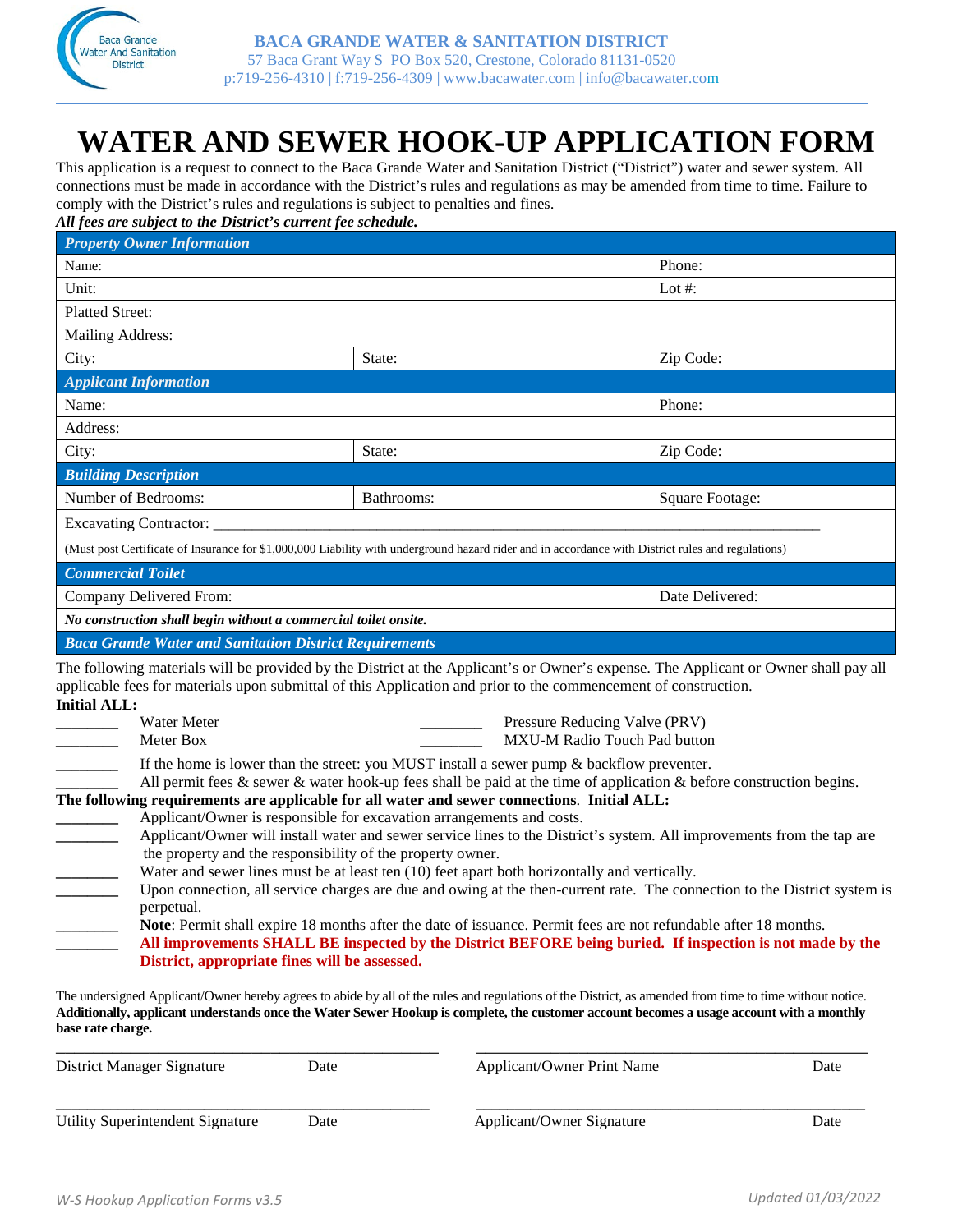### **Contractor List**

| <b>EXCAVATORS</b>                                                                                               | <b>PHONE</b>                                                                 |              |
|-----------------------------------------------------------------------------------------------------------------|------------------------------------------------------------------------------|--------------|
| Gardner Excavating Inc<br>7075 Rodeo Ln<br>Alamosa, CO 81101                                                    | 719-589-9389                                                                 |              |
| <b>Mark Potter</b><br>PO Box 523<br>Crestone, CO 81131                                                          | 719-256-4063                                                                 |              |
| <b>Robins Construction</b><br>38767 Hwy 17<br>Antonito, CO 81120                                                | 719-376-2351                                                                 |              |
| Rocky Mountain Septic<br>6349 CR 106.65 S<br>Alamosa, CO 81101                                                  | 719-589-4263                                                                 |              |
| Skoglund Excavating Inc<br>PO Box 209<br>Moffat, CO 81143                                                       | 719-256-4447                                                                 |              |
| Weaver's Level Best Septic & Excavation                                                                         | 719-580-3300                                                                 | 719-589-3484 |
| <b>PLUMBERS</b>                                                                                                 | <b>PHONE</b>                                                                 |              |
| Jerry's Plumbing and Heating<br><b>Steffens Plumbing and Heating</b><br>Vendola                                 | 719-589-2204<br>719-589-0257<br>719-589-5811                                 | 719-589-2204 |
| PORTABLE TOILETS                                                                                                | <b>PHONE</b>                                                                 |              |
| Brian's Septic<br>Brown's Septic<br><b>Mondragon Porta-potties</b><br>Rocky Mountain Septic<br>Waste Management | 719-274-5350<br>719-657-3022<br>719-580-8796<br>719-589-4263<br>719-852-2672 |              |
| Weaver's Level Best Septic & Excavation                                                                         | 719-580-3300                                                                 | 719-589-3484 |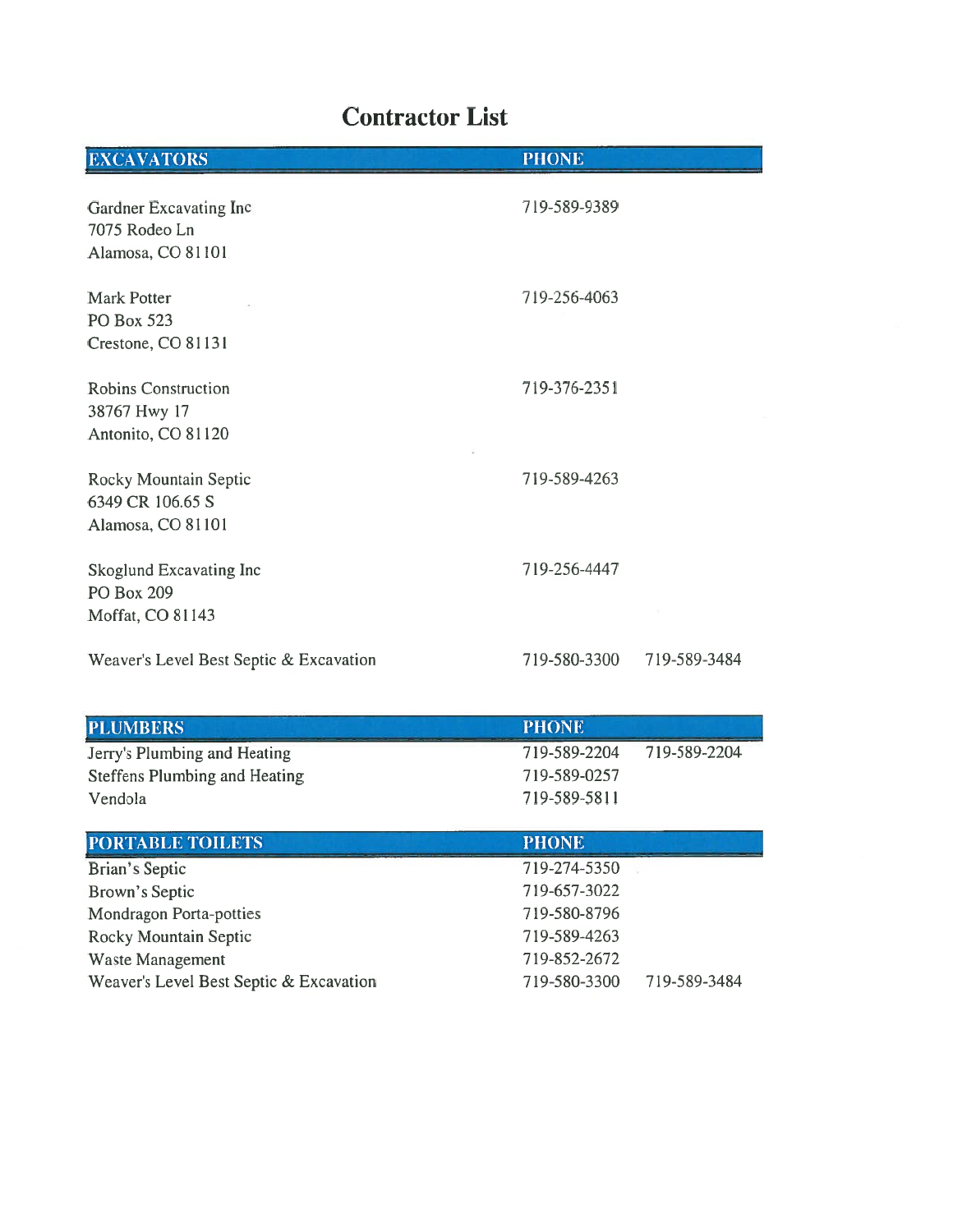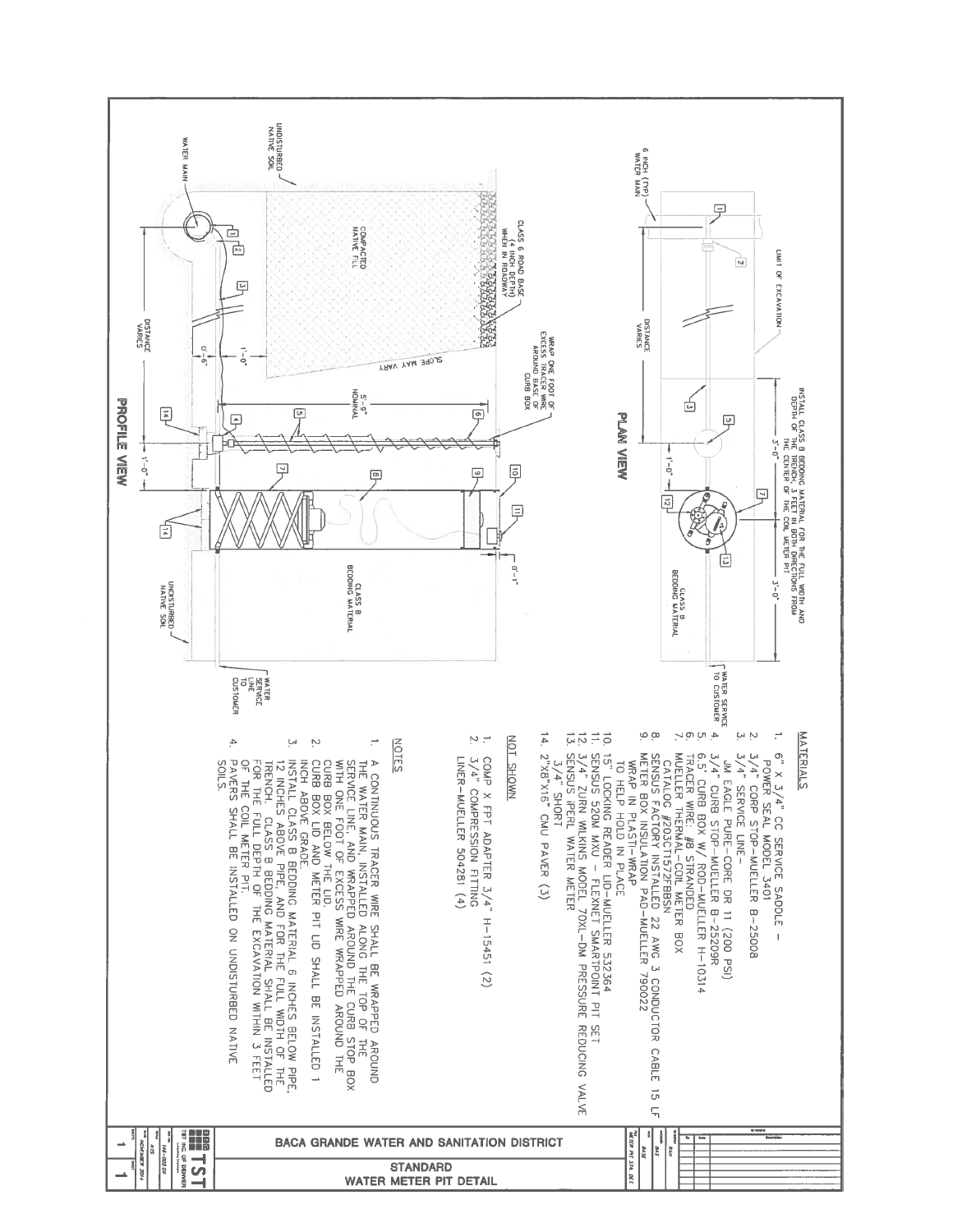# Announcing...

#### The Easiest Way to Pay Your Bill

Our new online bill pay option saves you time and gives you more flexibility in how you pay your bill.

If you have an Internet connection and an email address, you can now pay your bill online. You are also able to "opt in" to paperless billing and receive an email notification when your bill is ready to view. It's fast, it's easy, and you no longer have to write a check each month or find a stamp when it's time to send in your payment.

#### **How It Works**

We have partnered with Xpress Bill Pay, the premier provider for online bill payment.

When you sign up for online bill payment you get a unique password that you use to access your personal account at www.xpressbillpay.com. Every month we'll send you a reminder email to let you know when your bill is online.

Then, just log in through your Web browser and view your bill, which will look like the paper statement you're familiar with. Select a payment type - credit card, debit card, or electronic funds transfer - enter the information, and you're done!

It's that easy, and it only takes you a few minutes each month.

We're offering this service at the request of customers like you. Sign up today and see why so many people consider this the best way to pay their bills.

#### **Online Bill Payment Facts**

. It's free to sign up for online bill payment at www.xpressbillpay.com.

• You can pay your bills with a credit or debit card, or you can transfer funds directly from your checking account.

• You can pay your bill from anywhere. Users outside the U.S. can contact our Payment Center anytime to make a payment or to set up an Auto Pay.

. No need to worry about late payments if you're out of town when your bill is due.



• After you complete the transaction, you can receive an email receipt to confirm that the payment went through.

• You can view up to a year's history of your account online, so you can compare your current bill to a year ago. . If you'd like, you can select the Auto Pay option and your bill will be paid automatically each month.

#### **What To Do Next**

If you're ready to get started with the convenience of online bill payment, here's what to do:

- 1. Go to www.xpressbillpay.com. We have partnered with Xpress Bill Pay to provide you with online bill payment service.
- 2. Click on the "Go" button below "New to Xpress Bill Pay?" and complete the short registration form including email address and password.
- 3. Select your billing organization and follow the prompts for linking your bill.
- 4. Once your bill is added to your account, you can view and pay your bill online, or setup a recurring auto payment schedule.

#### **And There's More!**

Along with being able to make a payment online at any time you can also call the payment assistance center to make a payment over the phone. Call 1-800-720-6847 or 1-385-218-0338 (from outside the U.S.) to speak with an agent and make your payment today! A phone payment fee may apply.

# **Xpress BILL PAY**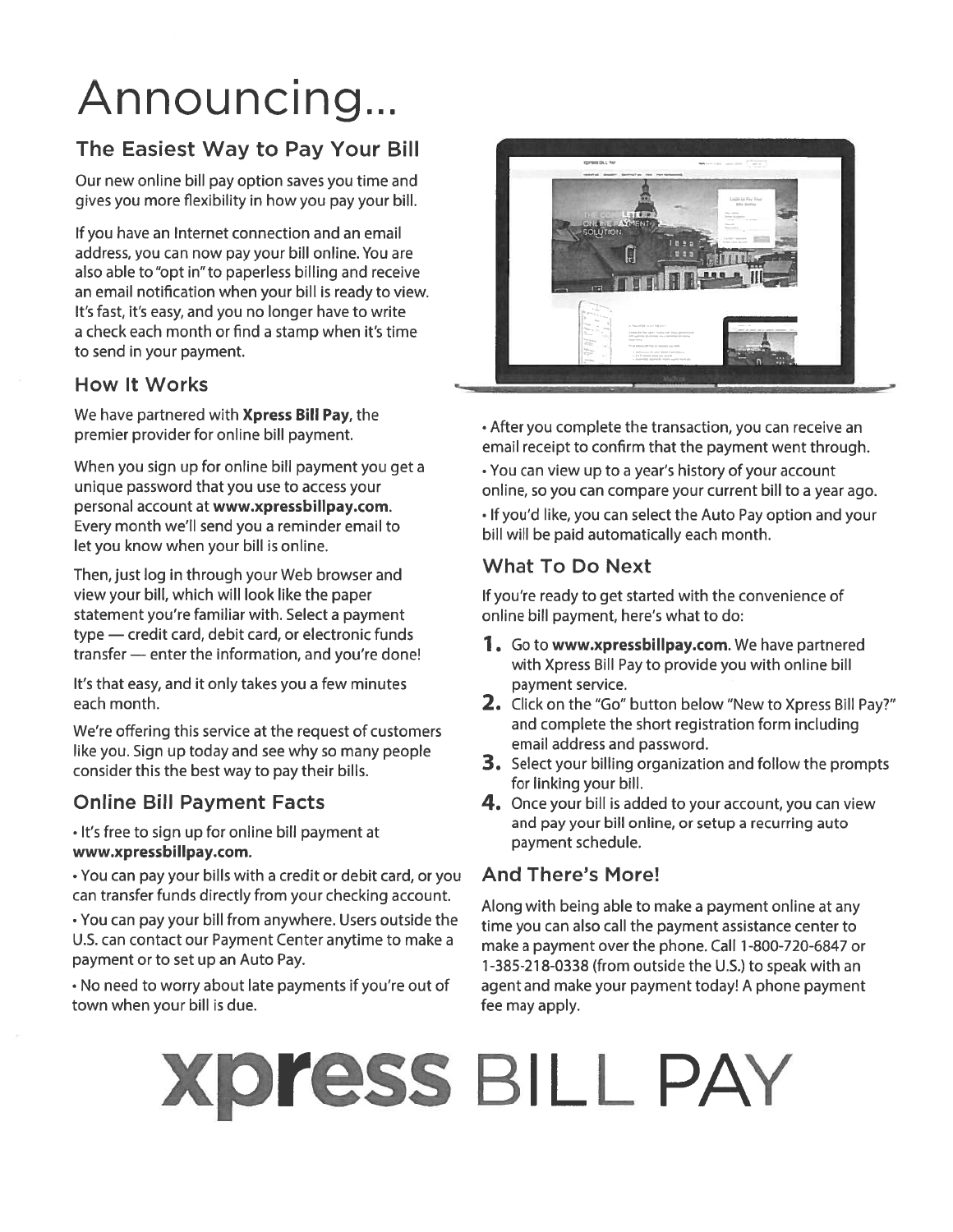serving a subdivision shall extend to the center of boundary streets, to boundary lines or to the outside of paved areas as noted on the approved plans.

- **9.13 MINIMUM DEPTH.** All pipes shall be installed with a minimum of five feet (5') and a maximum of ten feet (10') of cover from finished grade of street to the top of the pipe.
- **9.14 CORROSION PROTECTION SYSTEMS.** Polyethylene wrap shall be used on all cast iron or ductile iron pipe, fittings, rods, and appurtenances per AWWA C-105. If soil resistivity is less than one thousand (1,000 ohm-cm), a corrosion protection system shall be designed by a corrosion engineer.
- **9.15 SERVICE CONNECTIONS.** Refer to Article 12, Water Service Lines of this section for service line requirements and specifications.
- **9.16 BOOSTER PUMPS.** Booster pumps installed for private use shall be the responsibility of the Property Owner. Booster pump installations shall be designed by a Licensed Engineer and the design shall be submitted to the District for approval by the District's engineer. A backflow prevention device with a minimum two-pipe diameter air gap shall be required for all booster pump installations.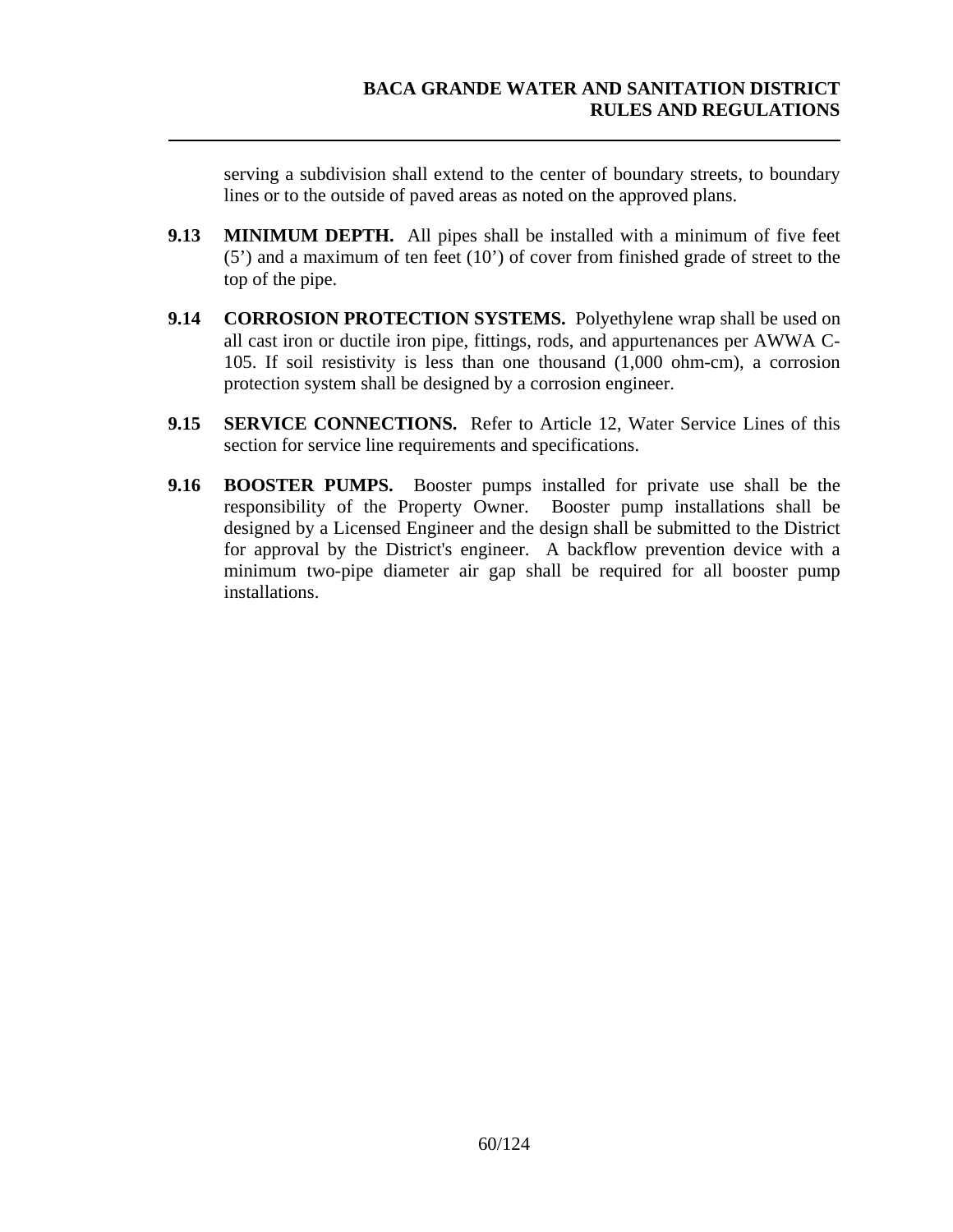#### **ARTICLE 12. SERVICE LINES**

#### **12.1 GENERAL PROVISIONS**

**12.1.1 GENERAL.** A Water & Sewer Hook-up/Availability of Service Permit is required before any digging can take place.

> Purchase of a Water & Sewer Hook-up/Availability of Service Permit obligates the Developer to strictly adhere to all of the District's Rules and Regulations that pertain to water service line connections. Exceptions to the District's Rules and Regulations may be made only upon application in writing to the Manager.

> Jumpers are not allowed in this District. Water use is prohibited without the use of a meter or without prior written permission from the District. If this provision is violated, the Property Owner of the offending service shall be immediately assessed a fine per incident as set forth in the District's Schedule of Fees and Charges as set forth in Appendix A.

Reminders:

- A Water & Sewer Hook-up/Availability of Service Permit is required before any digging or excavation of any kind commences.
- If at any time a problem or questions occur, please be sure to contact the District for instructions before proceeding with a connection.
- Any variances from the provisions of these Rules and Regulations must be requested in writing and approved by the District.

#### **12.2 GENERAL REQUIREMENTS**

**12.2.1 WATER SERVICE SIZE.** Water services shall be adequately sized to meet the requirements of the facility being served. The minimum size water service shall be three-quarters of an inch (3/4").

> The service line and meter shall be sized according to AWWA manual M22: "Sizing Water Service Lines & Meters" and shall be approved by the District on the basis of:

- Number of units serviced.
- Number of fixtures.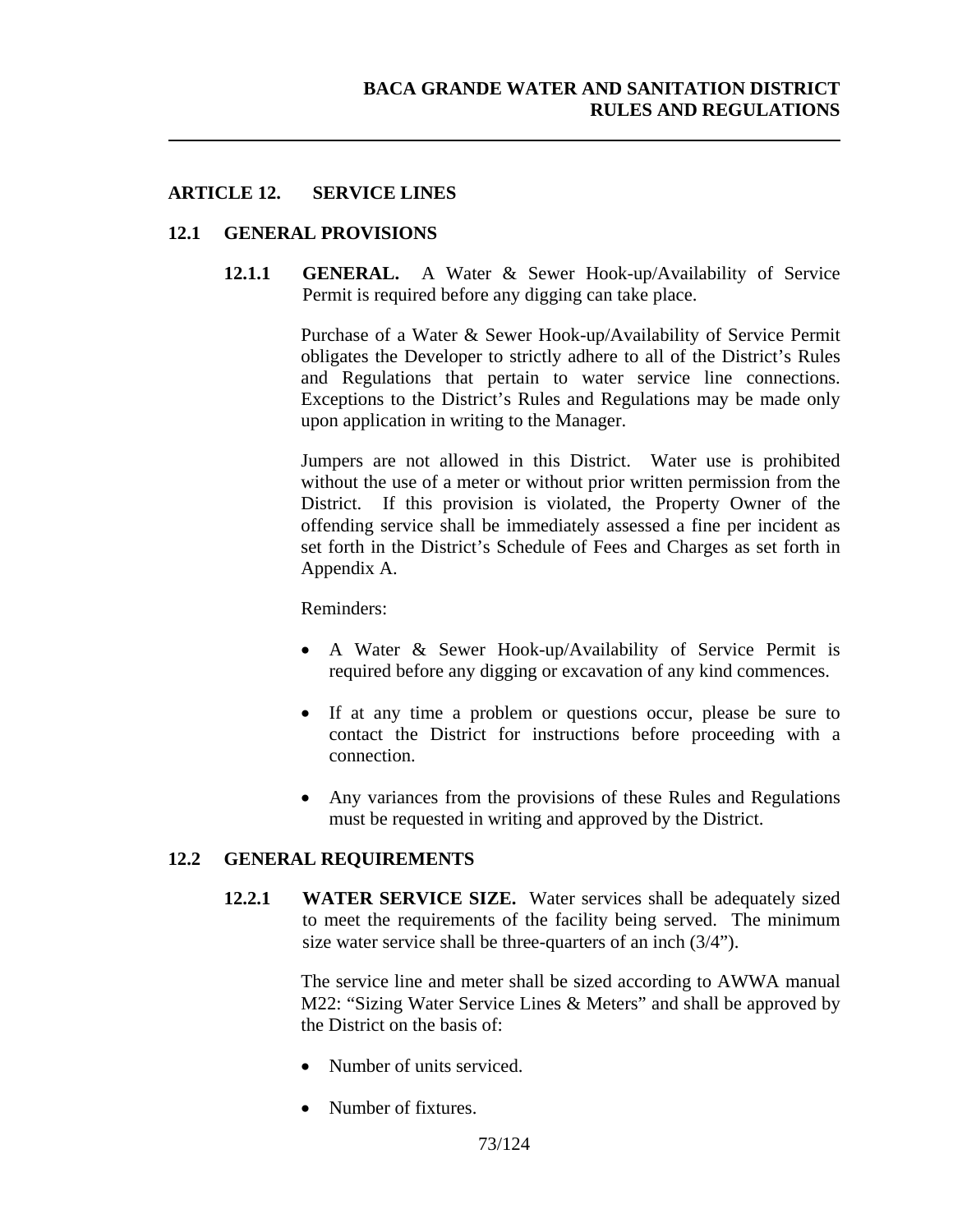- Length of service line.
- Total GPM required.
- Annual consumptive demand.

The District may require the installation of a meter a size smaller than the service pipe in cases where the full capacity of a previously used service pipe is not required.

Service lines shall be of the same type material from beginning to end, unless the appropriate insulator is installed at the junctions of dissimilar metals and unless approved by the District.

Service lines shall be the same size as the corporation stop unless written permission is given by the District.

- **12.2.2 WATER SERVICE LINE LOCATIONS.** District approval of service line locations is required for all services. Water service lines at the curb stop shall be no deeper than six feet  $(6')$ . Water service lines shall be a minimum of two feet  $(2')$  from the property line. If any portion of the service line is to be located under a hard surface, such as driveway, then the service line will be sleeved in SDR-35 pipe, or if joint trenching is approved by the District.
- **12.2.3 METERS.** Meters will be furnished and installed by the District. The District will furnish the meter and remote reader for all services. The District will furnish and install all materials from the main to the pressure regulator, including the corporation stop, curb stop, meter, pressure regulator, meter box, curb box, and any associated valves. The charge for District furnished meters is set forth in the District's current Schedule of Fees and Charges as shown in Appendix A.

Water meters shall be set when the Property Owner requests water for the structure. Meter installation shall be requested from the District at least seven (7) days in advance. The District only provides meter sets Tuesday through Thursday, excluding holidays. If the meter cannot be installed due to improper preparation, a fee shall be assessed for each return for installation as set forth in the District's Schedule of Fees and Charges. If the building is occupied prior to a meter set, a fine shall be assessed as set forth in the District's Schedule of Fees and Charges. Meter sets in cold months must have a heat source available.

The District will supply the water meter, which is paid for when the fee for the Water & Sewer Hook-up/Availability of Service Permit is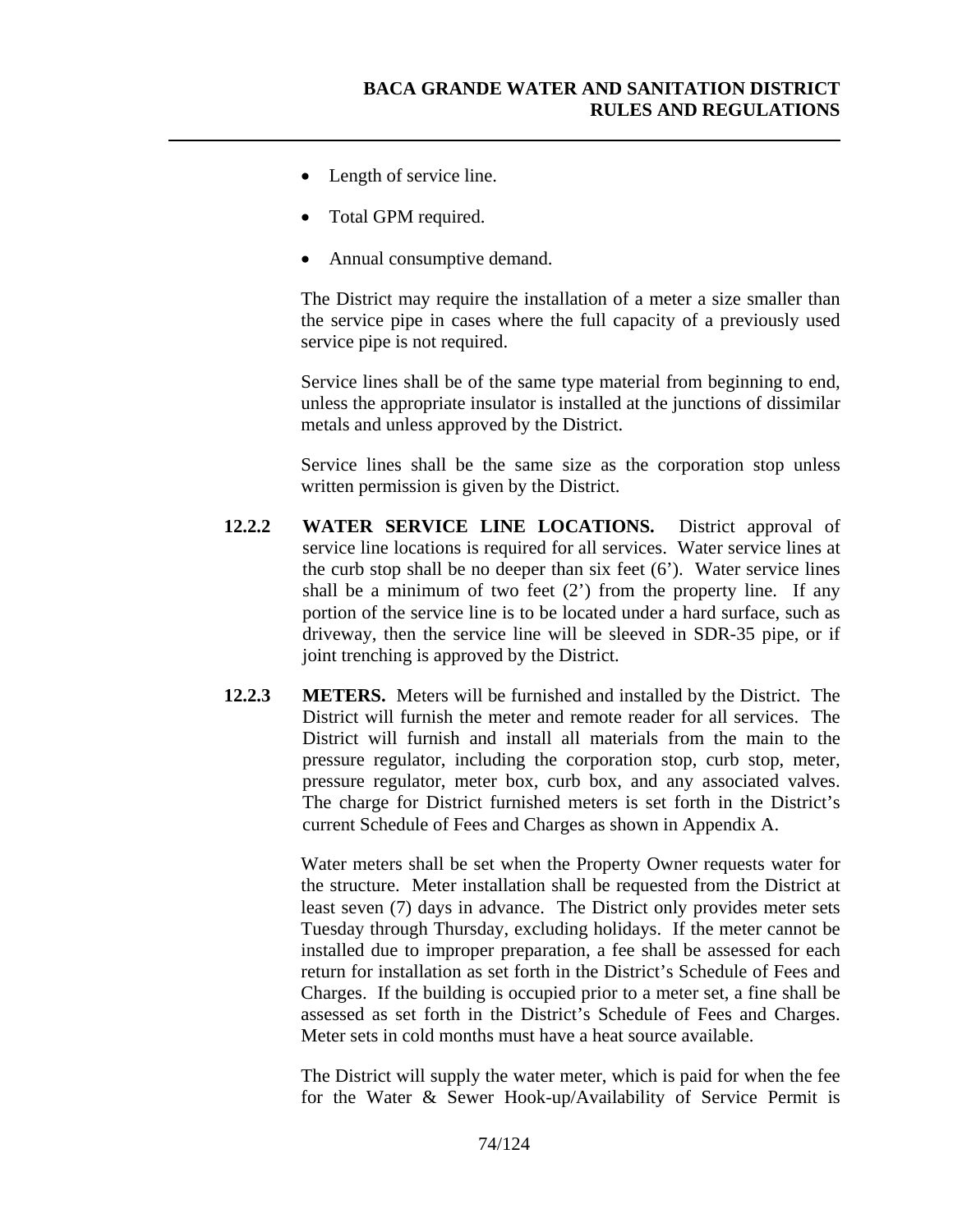collected. The District may, in its discretion, agree to maintain meters at the Property Owner's expense. Once installed, meters are owned by the Property Owner, and the Property Owner shall be solely responsible for all costs of maintenance, repair, and replacement.

It is the Property Owner's responsibility to insure that the water billing address is correct and bills are paid promptly. The Property Owner shall notify the District of any change of ownership or of any change of billing responsibility.

- **12.2.4 LOCATION OF METERS AND REMOTE READOUTS.** Meters for all residential services in the District shall be installed in a meter pit and shall not be located within the structure. Meters for commercial services shall not be located within a structure unless approved by the District in advance. Remote readouts shall be mounted in an approved location. All meter set and remote readouts locations will be approved by the District and will not be covered in any way at anytime as to allow the District total access for repairs.
- **12.2.5 METER SIZE.** The service line shall be the same size from the corporation stop to the curb stop. Meters shall be of the same size as the corporation stop. The service line shall be one material from the corporation stop to the curb stop and the same material from the curb stop to the meter.

Meters in sizes three inches through six inches  $(3" - 6")$ , regardless of type of installation, shall be compound type meters. Compound meters shall consist of two (2) meters, one (1) to measure small flows and the other to measure large flows. The two (2) meters may be assembled in one (1) case or in separate cases coupled together.

A bypass line shall be required for all meters one and one-half inch (1½") and larger. Bypass lines shall contain an independent control valve and shall contain no tees, plugs, or other outlets through which water could be withdrawn.

- **12.2.6 CURB STOPS.** Curb stops shall be installed on all service lines to provide a means to shut off the service line. The curb stop and stop box shall be located as shown on the standard details. Curb stops shall be buried a minimum of six feet (6') and a maximum of six feet six inches  $(6'6'')$ . The curb stop box shall be a minimum of two inches  $(2'')$  and a maximum of four inches (4") above final grade or back of sidewalk.
- **12.2.7 PRESSURE REGULATORS.** A pressure regulator, adjustable from twenty-five to seventy-five (25-75) psi, shall be installed on all service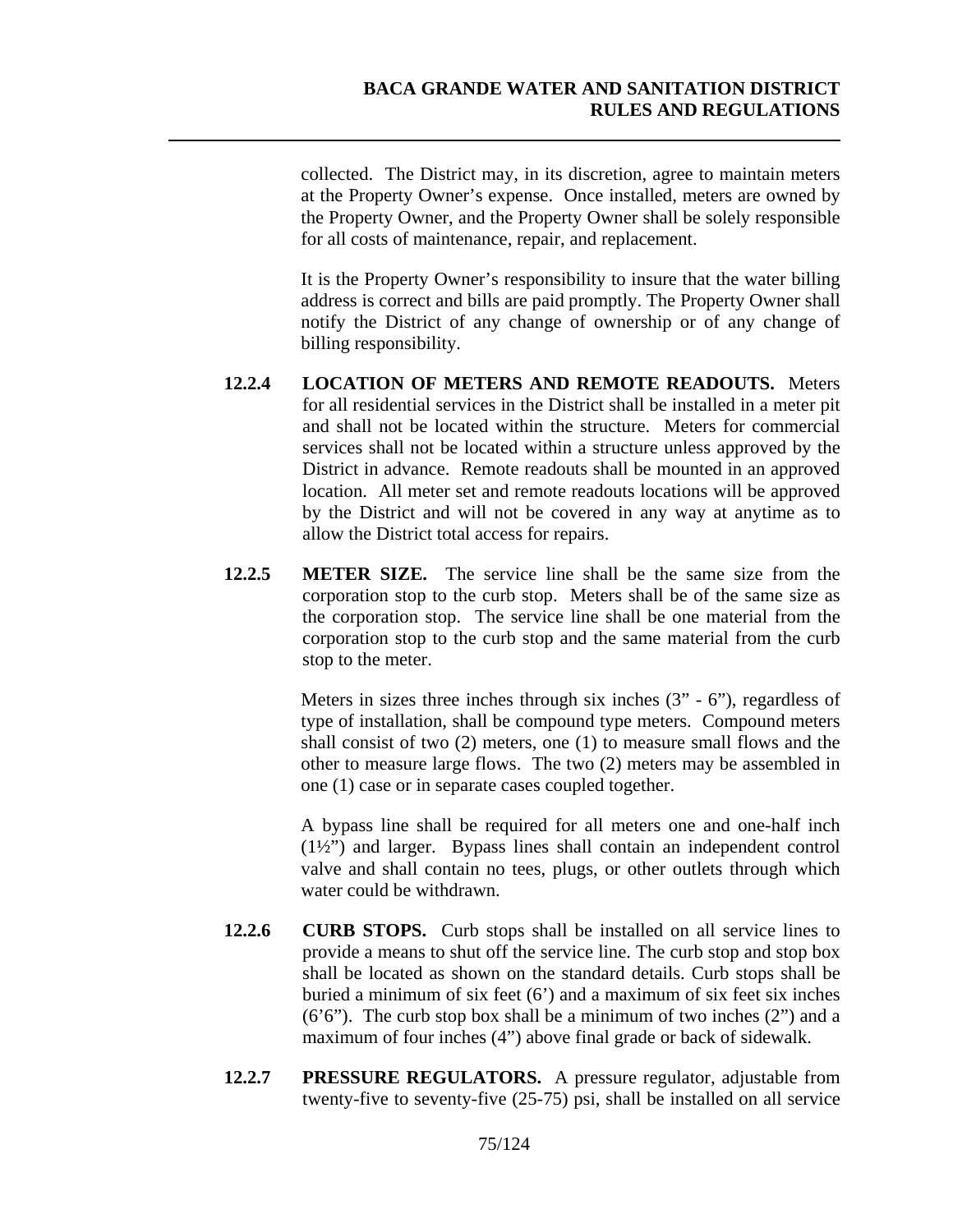lines in which normal operating pressure exceeds fifty (50) psi. For existing services with inside meter settings, the pressure regulator shall be installed between the meter yoke and downstream valve. For services with outside meter settings, the regulator shall be located in a meter pit. For meters larger than one inch (1"), the pressure regulator shall be installed as approved by the District.

**12.2.8 PRESSURE BOOSTER SYSTEMS.** In locations where the District's water distribution system is not capable of providing a static pressure at the meter of at least forty-three (43) psi, the District may permit the private installation of pressure booster systems. Property Owner shall be responsible for the operation and maintenance of the pressure booster system, including all costs associated therewith. Booster systems will be sized to provide adequate flow and will generally consist of a booster pump and a pressure tank. The District shall approve booster systems prior to installation in accordance with the provisions of Section 9.16. Generally, booster systems will not be allowed when the service pipeline can be at sufficient size to not impact pressure and flow.

> In lieu of a pressure booster system, the District may require installation of a pipeline from a higher pressure zone to serve houses with pressure less than forty-three  $(43)$  psi.

- **12.2.9 SERVICE LINE STUB-INS.** Service line stub-ins shall extend behind any other utilities, such as gas and electric lines. Water services shall be in a separate trench and shall be a minimum of ten feet  $(10)$ from sewer service lines. Water service lines shall be a minimum of eighteen inches (18") above any sanitary sewer crossing.
- **12.2.10 WATER SERVICE LINE TAPS.** All taps shall be made by the District. A curb stop shall be installed at least two feet  $(2')$  inside the property line and two feet (2') off the property line.
- **12.2.11 SANITARY SEWER SERVICE.** Sanitary sewer services shall be a minimum of four inches (4") in diameter. All structures shall be served by a separate, independent sanitary sewer service line unless otherwise approved in advance by the District.

Sanitary sewer service lines shall be connected to the main a minimum of five feet (5') clear distance from manhole walls. No direct connections of service lines to manholes shall be permitted. Service lines shall be installed a minimum of three feet (3') from the side property line.